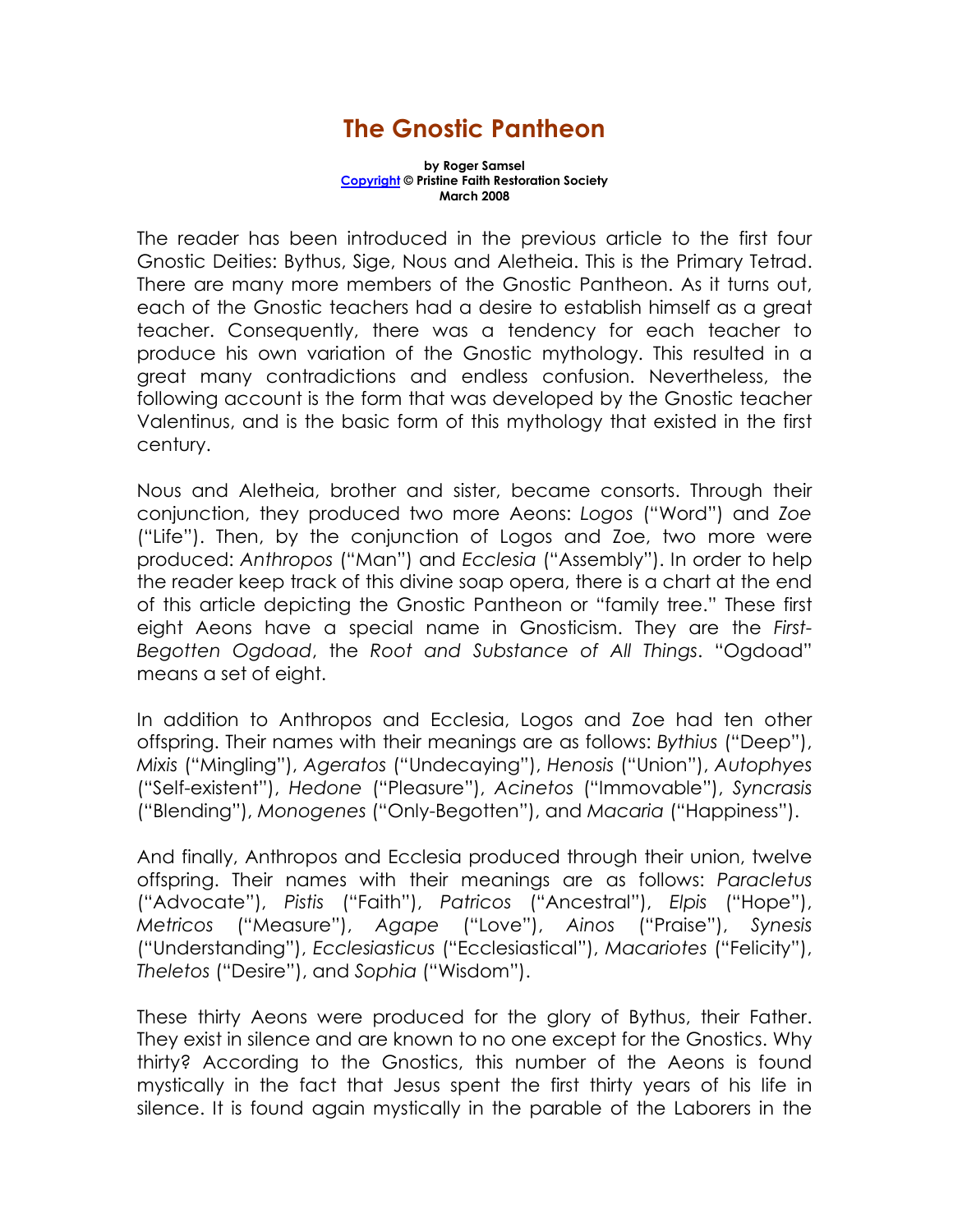Vineyard in which some were sent about the first hour, others about the third, others about the sixth, others about the ninth and others about the eleventh hour. When these numbers are added together (1+3+6+9+11), they equal thirty. Thus, the hours refer to the Aeons

Obviously, anywhere in Scripture where one finds the number thirty, some such device can be invented. and that is precisely what the Gnostics did with numbers and letters. In the words of Irenaeus, "They maintain that these are great, and wonderful, and hitherto unspeakable mysteries which it is their special function to develop; and so they proceed when they find anything in the multitude of things contained in the Scriptures which they can adopt and accommodate to their baseless speculations."

As mentioned previously, each of the Gnostic teachers taught variations that deviated form this basic scheme. Furthermore, these thirty are by no means the only Aeons in the Gnostic Pantheon. Paul made reference to this Gnostic mythology in 1 Timothy 1:3-4.

As I urged you when I went into Macedonia – remain in Ephesus that you may command some not to teach heretical doctrines, nor give attention to myths and endless genealogies, which cause disputes rather than godly edification which is in faith.